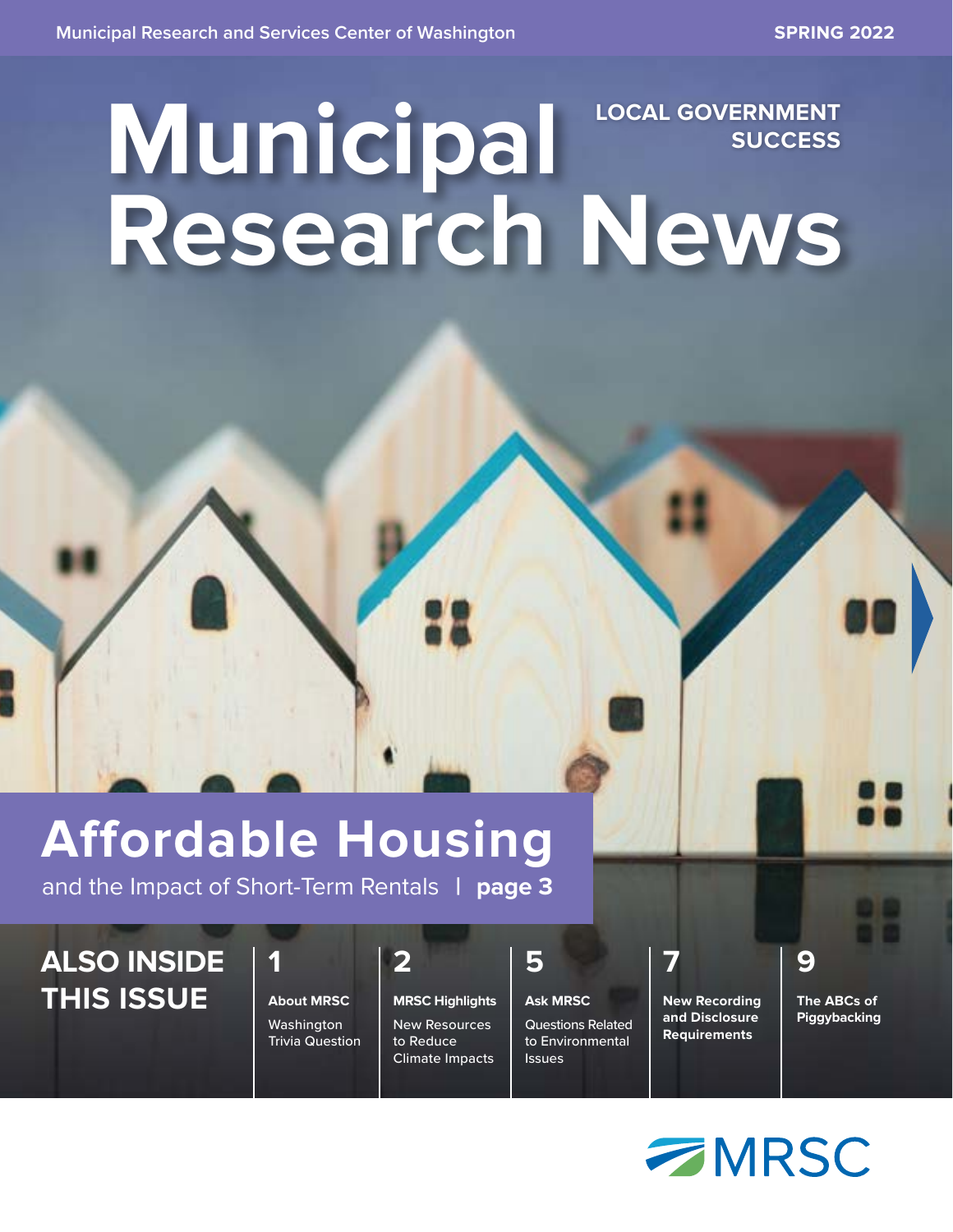### **About MRSC Municipal Municipal CON SUCCESS Research News**

Municipal Research and Services Center (MRSC) is a nonprofit organization dedicated to proactively supporting the success of local governments through one-on-one consultation, research tools, online and in-person training, and timely, unbiased information on issues impacting all aspects of local governments.

For more than 80 years, local governments in Washington State have turned to MRSC for assistance. Our trusted staff attorneys, policy consultants, and finance experts have decades of experience and provide personalized guidance through Ask MRSC and our extensive online resources. Every year we help thousands of staff and elected officials research policies, comply with state and federal laws, and improve day-to-day operations through best practices.

Municipal Research News is published quarterly to inform, engage, and educate readers about ongoing and emerging issues. In print and online at the MRSC Insight blog, we cover such major topics as the Growth Management Act, the legalization of recreational marijuana, and the ever-evolving complexities of the Public Records Act, to name a few. When the legal landscape changes, we are here to clarify the issues and help local government leaders make the right decisions for their communities.



#### **Washington Trivia Question**

**Answer on page 10** Which city lies at the end of the Oregon ("Cowlitz") Trail and is the oldest permanent American settlement in the Puget Sound?

**Your ideas and comments are appreciated. If you have news you would like to share or if you would like to write a short feature article, please contact the editor, Leah LaCivita, at llacivita@mrsc.org**

**MRSC' Local Climate Response Project assists local governments in their climate planning efforts. As part of this project, MRSC has developed six new webpages that cover funding and general resources, equity and engagement, climate action plans (CAPs), greenhouse gas (GHG) emissions reduction strategies, and local climate adaptation and resiliency plans. These webpages offer tools to local government staff or elected officials to help them reduce climate impacts and build more prepared and resilient communities.** 

**Here is a closer look at these six new webpages.**

#### **LOCAL GOVERNMENT CLIMATE CHANGE DOCUMENTS WEBPAGE**

This webpage includes a selection of over 300 climate impactrelated resources from local governments across the state. Accessible via an interactive map and a detailed list, these documents address mitigation and adaptation efforts tailored to community needs and strengths.

#### **CLIMATE ACTION FUNDING AND GENERAL RESOURCES WEBPAGE**

This webpage includes state grants and loans, such as Growth Management Grants that provide assistance for housing action plans and transit-oriented development. It also offers sample technical resources, research institutes, and peer networks, such as GEOS Institute's Climate Ready Program, which helps communities create local climate resilience plans.

#### **CLIMATE EQUITY AND ENGAGEMENT WEBPAGE**

The impacts of climate-related disasters will fall more heavily on certain populations. This webpage discusses frontline communities and inclusive engagement planning processes. Examples include Bainbridge Island's Climate Action Plan, which emphasizes resident empowerment and education; and the Thurston Climate Mitigation Plan, which identifies strategies that support marginalized communities and reduce GHG emissions.

The webpage also links to the Washington State Department of Health's Environmental Health Disparities Map, an interactive tool that shows how U.S. census tracts across the state rank for

## **MRSC HIGHLIGHTS**

## **New Resources to Reduce Climate Impacts, Build Resilient Communities**

environmental-health hazards (e.g., diesel emissions, potential lead exposure, proximity to toxic waste).

#### **CLIMATE ACTION PLANS WEBPAGE**

Several Washington agencies have already or are planning to adopt CAPs that target GHG emissions reduction goals. This webpage includes examples of CAPs, GHG inventories and targets, and more. Sample CAPs include King County's Strategic Climate Action Plan, which integrates climate action into all areas of county operations for a five-year timespan; and Methow Valley's Climate Action Plan, which was developed through an intensive community engagement effort and includes area jurisdictions throughout the Methow Valley.

#### **GREENHOUSE GAS EMISSION REDUCTION STRATEGIES WEBPAGE**

This webpage focuses on GHG reduction strategies from across sectors, including municipal operations, buildings, land use and transportation planning, urban forestry, and waste. Some sample documents include Redmond's Environmental Sustainability Action Plan, which calls for protecting and enhancing equitably accessible native habitats and open space, supporting local agriculture, enhancing resilience of natural areas and systems to climate change, expanding green infrastructure and associated services, and increasing citywide tree canopy.

#### **CLIMATE IMPACT PREPAREDNESS, ADAPTATION, AND RESILIENCE WEBPAGE**

This webpage is focused on helping local governments prepare for, adapt to, and become more resilient to climate impacts. It includes vulnerability and risk assessments, adaptation plans, and other resources, such as Everett's Hazard Inventory and Vulnerability Analysis, which identifies known hazards (e.g., landslides and flooding) but also climate-change-related secondary hazards, such as heat waves. Also featured is Olympia's Sea Level Rise Response Plan, which focuses on flood damage, the most pressing climate impact threat to the city.

We hope these new topic pages are a useful resource to local governments in their climate action planning efforts. If you have feedback, suggestions for additional resources, or any questions about these new webpages, contact us at climateresources@mrsc.org.

**Published quarterly by MRSC | mrsc.org** 2601 4th Ave, Ste 800, Seattle, WA 98121-1280

#### **MRSC Board of Directors**

President: **Steve Taylor** Vice President: **Kari Sand** Secretary: **Cynthia Martinez** Past President: **Daniel Bigelow**  Director: **John Caulfield**  Director: **Kate Dean** Director: **Tracey Dunlap** Director: **Francisco Guerrero** Director: **Glenn Johnson** Director: **Michael Largent** Director: **Cathy Mulhall** Director: **Beth Munns** Director: **Kristi Rowland** Director: **Sen. Shelly Short** Director: **Rep. Larry Springer** Director: **Ed Stern** Director: **Brett Wachsmith**

#### **MRSC Staff EXECUTIVE DIRECTOR**

**Tracy Burrows**

#### **LEGAL CONSULTANTS**

**Flannary P. Collins**, Managing Attorney **Melanie Dane**, Legal Consultant **Sarah Doar**, Legal Consultant **Jill Dvorkin**, Legal Consultant **Linda Gallagher**, Legal Consultant **Steve Gross**, Legal Consultant **Oskar Rey**, Legal Consultant

#### **POLICY AND FINANCE CONSULTANTS**

**Steve Butler**, Policy Manager/Planning Consultant **Josh Klika**, Procurement & Contracting Consultant **Eric Lowell**, Finance Consultant **Lisa Pool**, Public Policy Consultant

#### **ADMINISTRATIVE**

**Morgan Altermatt-Harris**, Office Coordinator **Eric Chang**, IT Manager **Maggie Dalzell**, Rosters Coordinator **Aimy Enriquez**, HR & Admin. Coordinator **Molly Fuchs**, Accounting Coordinator **Jon Rose**, Finance & Admin. Manager **Sandra Vong**, Controller

#### **COMMUNICATIONS**

**Ingrid de la Jara**, Communications Manager **Steve Hawley**, Research & Communications Analyst **Leah LaCivita**, Communications Coordinator **Angela Mack**, Graphic Designer **Gabrielle Nicas**, Information Specialist/Librarian **Jacob Rice**, Training & Outreach Coordinator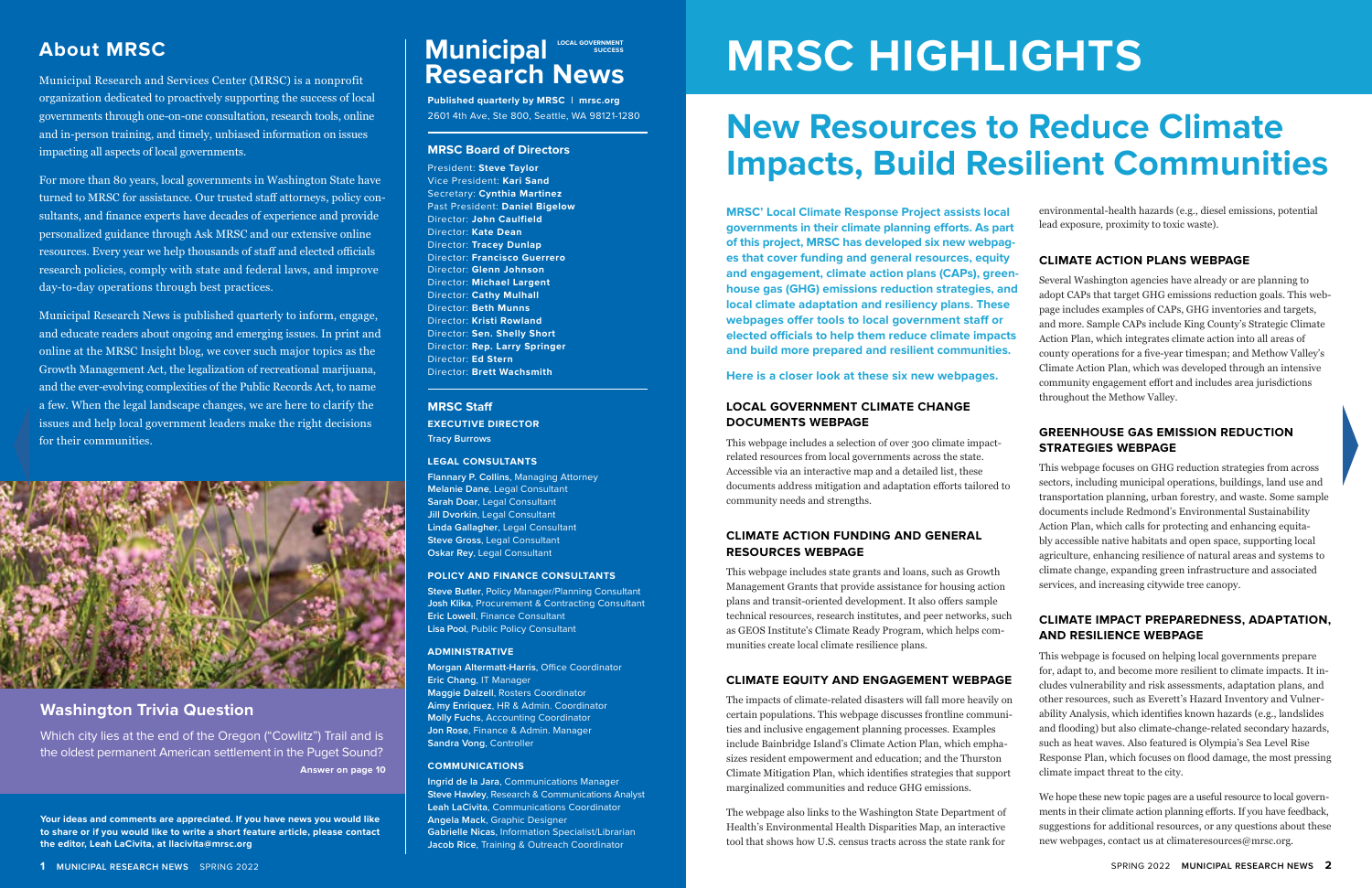## **AFFORDABLE HOUSING AND THE IMPACT OF SHORT-TERM RENTALS**

#### **STR'S EFFECT ON THE LOCAL AFFORDABLE HOUSING SUPPLY**

While not the primary cause of affordable housing problems, many experts believe that STRs do have a negative impact on affordable housing at the local level, especially in high-tourism communities. Several organizations, such as The Pew Charitable Trusts and the Harvard Business Review (HBR), have conducted or published research showing that as the number of short-term rentals increase in a community, the quantity of affordable housing units decrease. A 2019 HBR article that focused on the effects of STRs observed that, "because of Airbnb, absentee landlords are moving their properties out of the long-term rental and for-sale markets and into the short-term rental market." The authors noted that as absentee landlords reduce the housing supply, it increases the housing cost for local renters:

(I)n aggregate, the growth in homesharing through Airbnb contributes to about one-fifth [or 20%] of the average annual increase in U.S. rents and about one-seventh [or 14%] of the average annual increase in U.S. housing prices.

But what about non-absentee property owners using online platforms like Airbnb to rent out their properties? The HBR researchers found that "owner-occupiers" who rent out their spare rooms or even an entire house to short-term visitors using a virtual house-sharing platform do not impact the long-term rental market.

#### **REGULATIONS THAT ADDRESS STRS AND AFFORDABLE HOUSING CONCERNS**

Affordable housing impacts caused by the conversion of long-term housing to shortterm rental use are such a concern that it is becoming a major rationale for regulating STRs, with one community — Aspen (CO) — taking the dramatic step of enacting a one-year moratorium. While not going so far as Aspen, several Washington State jurisdiction have adopted plans and STR regulations that explicitly identify the impact on affordable housing as a major policy rationale. Examples include:

- Chelan County Municipal Code Sec.  $11.88.290(C)$  — This section on shortterm rentals references affordable housing as one reason for regulation.
- Kirkland Ordinance 4607 Cites housing affordability in the third 'whereas.'
- Olympia Housing Action Plan Strategy 2b states: "Adopt short-term rental regulations to minimize impacts on long-term housing availability."

Short-term rentals (STRs), sometimes also referred to as "Home Sharing,"<br>are very popular with travelers who often view them as a way to<br>temporarily feel part of a local neighborhood rather than staying in a<br>hotel or motel are very popular with travelers who often view them as a way to temporarily feel part of a local neighborhood rather than staying in a hotel or motel in a nondescript area.

• Walla Walla Municipal Code Sec.  $20.139.010(B)$  — The purpose statement in the short-term rentals section cites regulation of STRs as "necessary to provide adequate housing opportunities to low- and moderate-income persons."

In addition to having a clear affordable housing policy statement, Chelan County has recently updated its STR regulations to provide more flexibility for owneroccupied units. These are categorized as "Tier 1" rentals and must meet one of the following characteristics:

1. Is a room in a dwelling in which the owner is personally present during the

2. Is a unit located on the same parcel as the owner's principal residence and the owner is personally present during the

- rental period;
- rental period, or;
- owner's absence.

3. Is the entire dwelling, which is rented for no more than 15 total days in a calendar year provided that an on-site qualified person is there during the

STRs that don't meet one of these three Tier 1 criteria are categorized as Tier 2 or Tier 3 and are more strictly regulated by the county, in large part due to affordable housing concerns. In fact,



the Chelan County code requires that new STRs deemed to be Tier 2 and/or Tier 3 "cannot be located in specified areas where short-term rentals make up more than the maximum share of the total housing stock in [those specifically identified] residential zoning districts..." For most of the specified areas in Chelan County, the maximum share is 6%, with two exceptions being the Manson urban growth area (UGA) at 9% and the Peshastin UGA at 0%.

#### **CONCLUSION**

There may be many reasons behind a local government's decision to regulate or not regulate the local STR market. On the one hand, mitigating the negative impacts of ill-behaved visitors on local residents may prompt a jurisdiction to adopt STR regulations. Conversely, allowing property owners to rent out an extra room, which may make it easier for them to pay their mortgage, is sometimes the reason why restrictions on STRs are more limited or nonexistent in some communities.

For those local governments wrestling with a tight housing supply and a strong tourist/visitor market, affordable housing is another significant policy factor to weigh when considering how strictly to regulate short-term rentals.



STRs have been in existence for several decades but widespread usage of them exploded with the advent of online platforms such as Airbnb and VRBO. The market took a major hit during the early days of the COVID-19 pandemic, but its popularity has been rising now that more people are traveling again. With this ever-increasing popularity has come unanticipated and unwanted problems, particularly for residential neighbors living close to them. Negative impacts caused by some STR visitors include excessive noise, after-hours partying, and parking conflicts, to name just a few. In response, several communities have adopted regulations to address those negative impacts.

One major item that has recently been facing increasing local government scrutiny is the impact that STRs have on the supply of affordable housing. The worry is not about a homeowner renting out a room or two to help with monthly mortgage payments. Rather, there is a concern that investors will purchase existing residential units and turn these into STRs, thereby taking those units out of the long-term rental housing market.

**The worry is not about a homeowner renting out a room or two to help with monthly mortgage payments. Rather, there is a concern that investors will purchase existing residential units and turn these into STRs, thereby taking those units out of the long-term rental housing market.**



Steve Butler, Policy Consultant, joined MRSC in February 2015. He has been involved in most aspects of community planning for over 30 years, both in the public and private sectors. Steve has served as president of statewide planning associations in both Washington and Maine, and was elected to the American Institute of Certified Planner's College of Fellows in 2008. Steve writes about a variety of planning-related topics, such as short term rental regulations, approaches to affordable housing, local government zoning, specialized impact fees, and the Growth Management Act. **sbutler@mrsc.org**

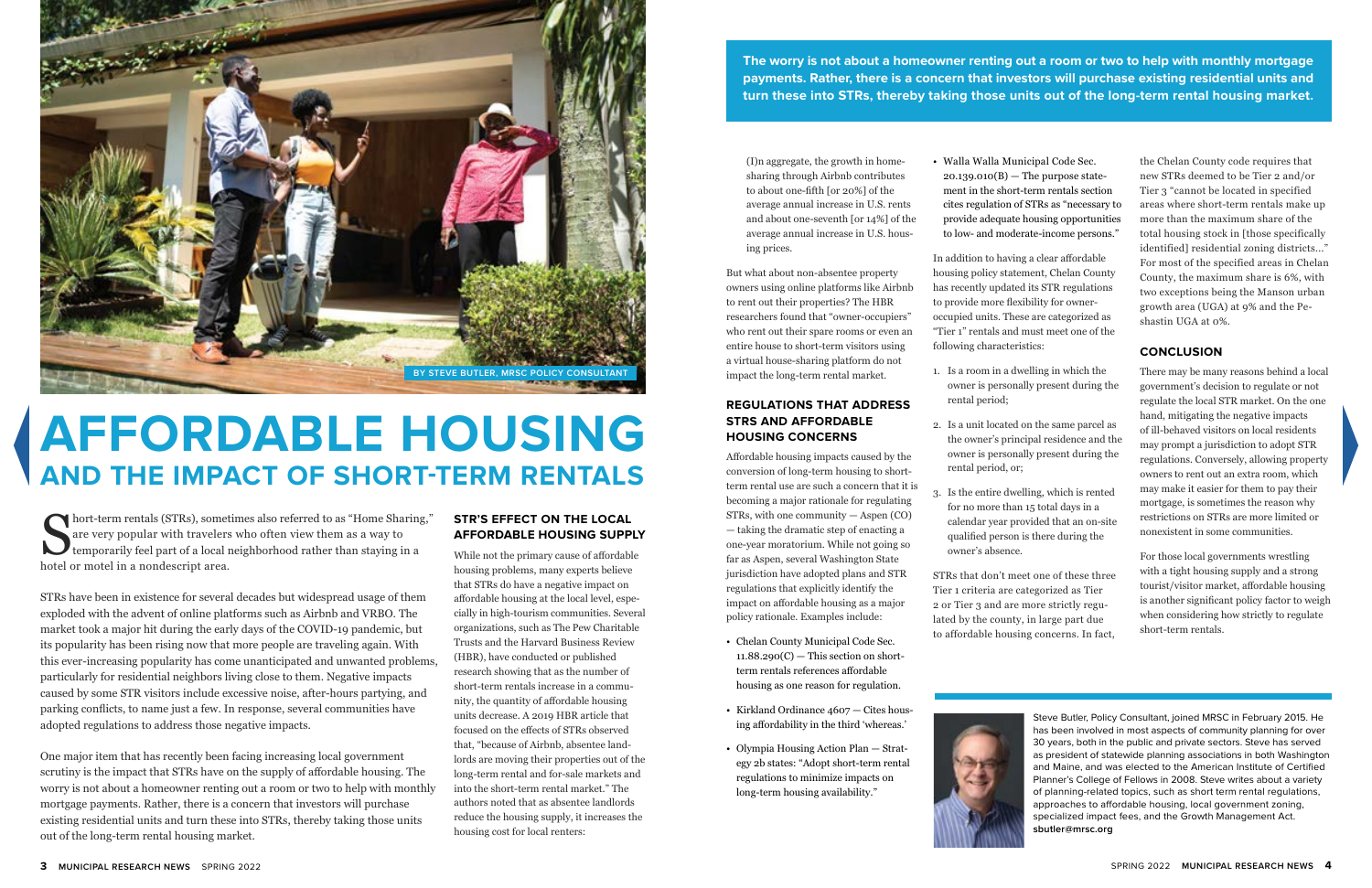**Can you recommend incentive-based electric vehicle (EV) infrastructure-related code examples that are particularly noteworthy, have been appealed and upheld, or have been in place long enough to have good data on their effectiveness?**

Many Washington agencies have code provisions that create standards and regulations for electric vehicle charging stations. The following codes are examples of the two often-seen tactics to increase or incentivize charging stations by either (1) creating more leniency for compliance to parking requirements or (2) providing a minimum number of EV charging stations for developments.

- **Mountlake Terrace** Municipal Code Ch. 19.126.040 Enforces a minimum number of electric vehicle charging stations for each land use type
- **Walla Walla** Municipal Code Ch. 20.156 Allows an electric vehicle charging station space to be included in the calculation for minimum required parking spaces that are required in a development

In addition, here are documents within which local governments have incorporated the idea of incentivizing EV charging stations in their transportation or sustainability plans, including:

**Edmonds** is a Northwest Solar Community, which means it works to promote solar energy and reduce some of the costs associated with solar installations. The program includes a flat fee and height exemptions for rooftop solar installations, among other elements.

**Issaquah** no longer requires building permits for certain residential

- *Bainbridge Island Community Based Strategies to Reduce GHG Emissions* (2019): The city will pilot an electric vehicle charging infrastructure program that partners with Puget Sound Energy in order to provide residential and commercial customers with rebates for EV supply equipment and installations.
- *Bellevue Environmental Stewardship Plan 2021-2025* See Strategy M.3.2, which calls for the review of existing incentives available from Puget Sound Energy, the state, or other sources and seeks to either help building owners and tenants access these incentives or provide additional incentives to accelerate the installation of EV charging infrastructure in multi-family and commercial buildings.
- *Kirkland Sustainability Master Plan* (2020) See Action ES-4.2, which enacts local code and programs to create incentives or require EV charging station retrofits in existing buildings or on development sites.

**Could you provide examples of local governments that encourage residential solar installations?**

**Have a Question? Ask MRSC.** Call us at (206) 625-1300 or **Ask MRSC.** Ask MRSC (800) 933-6772 or submit your question online at mrsc.org

Below are examples of local governments employing various tools (e.g. permitting, education and incentives) to encourage residential solar power.

• **Bellevue's** solar panel permitting webpage page includes a checklist for residential photovoltaic systems and several other resources.

• **Bellingham** created the first solar panel building permit exemption program in the state, eliminating permitting and engineering requirements for almost all residential installations.

• **Langley** no longer requires building permits for small roof-mounted

- 
- 
- 
- solar installations.
- systems less than 15kW.
- 

• **Mercer Island** is part of the Solarize Northwest program that provides discounts from participating installers. The Solarize Mercer Island campaign has been in place since 2014.

Finally, as part of a federal Department of Energy grant, grant partners Kirkland, Seattle, Bellevue have developed a streamlined process for permitting small-scale rooftop mounted solar installations for singlefamily residential customers.

**Can you provide three examples of greenhouse gas (GHG) policies by other Growth Management Act (GMA) counties?**

numbers from 2019 are included.

- Below are some examples of climate plans, which include greenhouse gas emissions reduction strategies, from GMA counties. Population
- King County Climate Change Action, population 2,252,782.
- Port Townsend/Jefferson County Climate Action Plan, population 31,221.
- 
- Thurston Climate Adaptation Plan, population 290,536.
- Whatcom County Draft Climate Action Plan, population 229,247.
- 

Every month, Ask MRSC receives hundreds of inquiries from Washington cities, towns, counties, and certain special purpose districts. The following is a sample of these inquiries and the answers provided by our skilled legal and policy consultants.

# **Questions related to ASK MRSC environmental issues**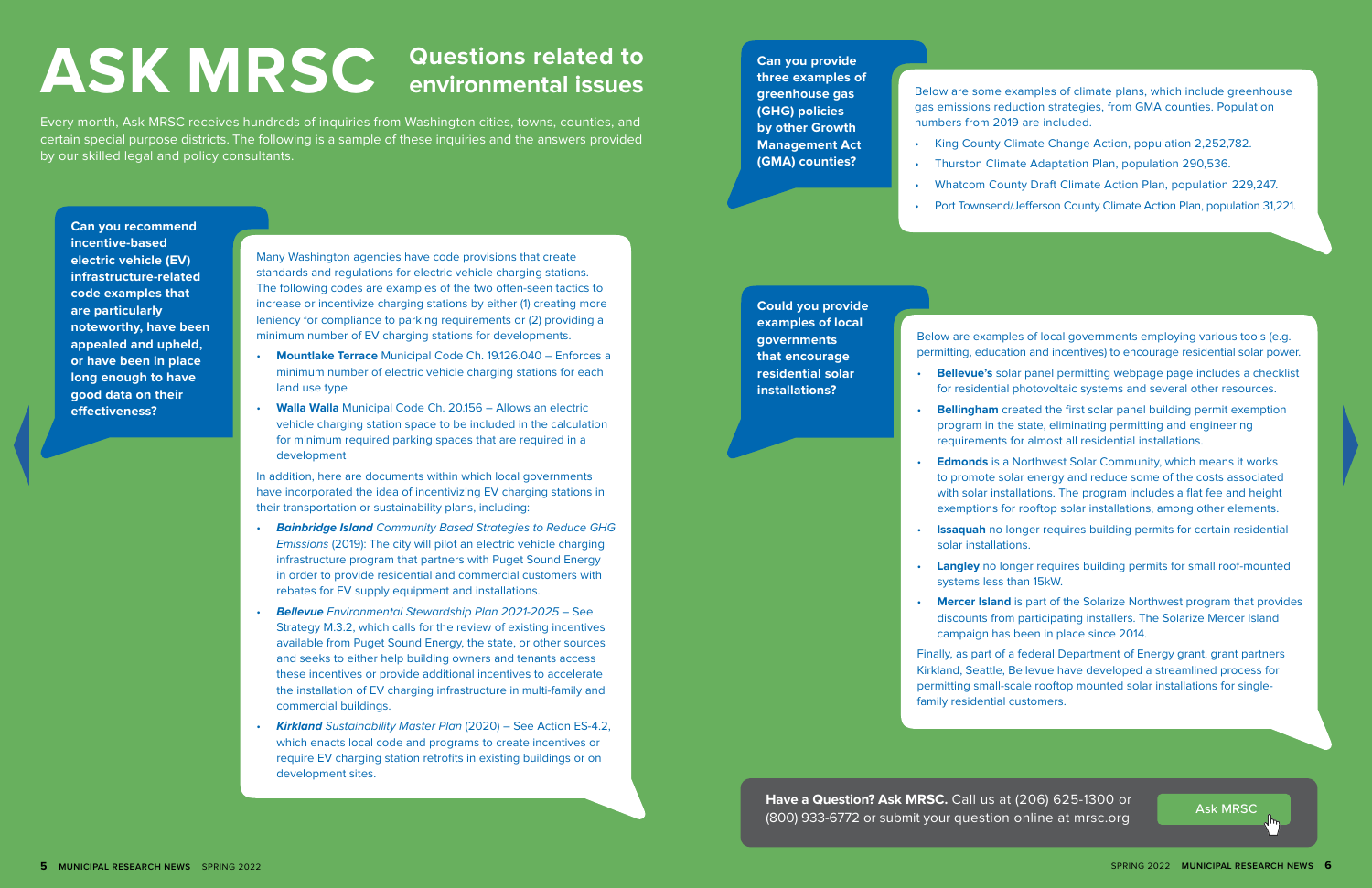

Effective January 1, 2022, and codified in Chapter 10.122 RCW, the Uniform Electronic Recordation of Custodial Interrogations Act ("Act"), places new recording requirements on certain types of custodial interrogations. While agency prosecutors and law enforcement professionals are already working on the operational, pre-trial, and trial aspects of the Act, this article focuses on the record-keeping and disclosure requirements.

# **NEW RECORDING AND DISCLOSURE REQUIREMENTS**

### **for Certain Law Enforcement Interrogations**

#### **RECORDING REQUIREMENT**

The Act requires law enforcement officers to electronically record certain "custodial interrogations" that occur at a "place of detention" as defined in the Act, which includes traditional locations, such as police interrogation rooms, but also police vehicles and in the case of juveniles, schools. The recording can be made by audio or video, depending on where the interrogation takes place. To comply with this requirement, local agencies will need to install or expand the use of recording equipment within these locations and retain any recordings of custodial interrogations that take place there.

#### **RECORDS RETENTION REQUIREMENT**

Section 14 of the Act, codified as RCW 10.122.140, requires each law enforcement agency to establish and enforce procedures to ensure that electronic recordings are "identified, accessible, and preserved throughout the length of any resulting sentence, including any period of community custody extending through final discharge." This language likely supersedes any conflicting provision of the Local Government Records Retention Schedules, specifically the Law Enforcement Records Retention Schedule and the Prosecuting Attorney

Records Retention Schedule, until such schedules are updated. This language must be read along with the retention requirement in RCW 9.73.090(2), which states:

All recordings of communications or conversations made pursuant to this subsection shall be retained for as long as any crime may be charged based on the events or communications or conversations recorded.

Additionally, RCW 10.109.010(1)(f) requires agencies to adopt a policy to protect data collected and stored from body-worn cameras.

A law enforcement agency may want to adjust its local procedures to require keeping a recording for the longer of the two periods (i.e., "throughout the length of a resulting sentence" or "as long as any crime may be charged"). Also, Section 15 of the Act, codified as RCW 10.122.150, requires a law enforcement agency to adopt a process for "preserving the chain of custody of the electronic recording." While this requirement does not directly affect retention, agencies will need to include language addressing chain-of-custody requirements in their local procedures.

Based on our outreach to county prosecutors and city attorneys, it appears that most of them are still developing their records retention procedures. Some agencies that

have already adopted policies for retaining electronic records produced by body-worn cameras are expanding that policy to include all electronic records.

#### **DISCLOSURE OF ELECTRONIC RECORDINGS**

The Act discusses electronic recordings *in general*. It does not distinguish among recordings made in a facility, by vehiclemounted systems (aka, dashcam), or by body-worn cameras. Since there are specific statutes that relate to vehicle-mounted and body-worn cameras, agencies need to make sure those requirements are still met when adopting the new procedures required by this Act. We discuss disclosure of electronic records on our Disclosure of Law Enforcement Video Footage topic page. As we note on that page:

> Other law enforcement videos may be covered by other exemptions or prohibitions; for instance:

- Videos that are part of an open investigation; or
- Videos that are part of an investigative record and nondisclosure of the video footage is essential to effective law enforcement or the protection of any person's right to privacy under RCW 42.56.240(1); or

• Videos in which a witness requesting anonymity appears. See, for example, *Jane Does 1 through 15 v. King County*, in which a university's private surveillance videos were released after redacting witness and victim identity by both pixelation of the faces and black boxes.

In addition to these other exemptions or prohibitions, dashcam videos and associated sound recordings get their own specific treatment in RCW  $9.73.090(1)(c)$ , which prohibits public disclosure of an in-car video if there is actual, pending litigation arising from the recorded event. In these cases, the videos may only be disclosed to the public after final disposition (see *Fisher Broadcasting v. City of Seattle*). However, this prohibition does not apply if the requestor is one of the parties involved in the litigation.

Body camera footage is exempt under RCW 42.56.240(14) to the extent nondisclosure is essential for the protection of any person's right to privacy as described in RCW 42.56.050. The privacy test requires the agency to determine whether the recording would be highly offensive to a reasonable person and is not of legitimate concern to the public. RCW  $42.56.240(14)$  lists several examples of when public release of a body

camera recording is presumed to be highly offensive, but that only addresses the first part of the privacy test. Before it can withhold the recording, the agency must also decide if the footage is of legitimate concern to the public. If it is not, then the second element of the right to privacy test is met and the agency can withhold the record.

One thing to remember is that the exemptions in section RCW 42.56.240 are largely discretionary — except for subsection 14. As expressly stated in subsection 14, the exemption is mandatory, and nondisclosure is required if the agency concludes that the recording meets both parts of the privacy test. Even though RCW 42.56.240(14) provides specific exemptions for body cameras, other exemptions such as the victim/ witness exemption or the open investigation exemption may also apply.



Steve Gross, Legal Consultant, writes about a vareity of topics impacting local governments. He has worked in municipal law and government for over 20 years. **sgross@mrsc.org**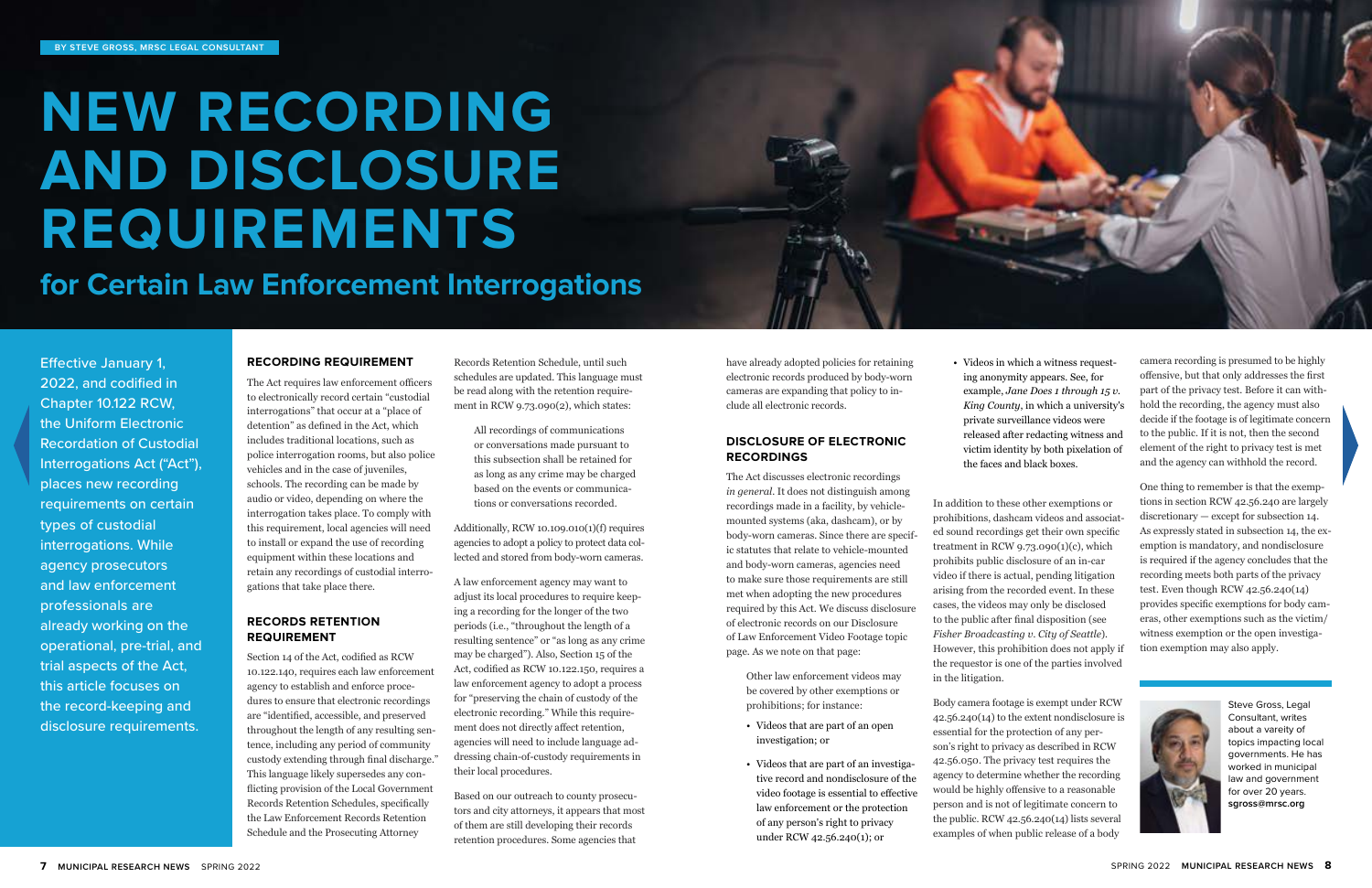# **The ABCs of Piggybacking**

**Have you found a contract from another agency that looks like it has a product or service similar to your agency's? RCW 39.34.030 provides an exception to public bidding, providing the ability for local government agencies to use another agency's contract for products, services, and public works. This a process is known as "piggybacking." In a piggybacking arrangement, a public agency or group of public agencies (cooperative) conduct a competitive solicitation. Their solicitation requirements include an option for other public agencies to access, or "piggyback," the awarded contract. The use of this exception to public bidding is optional for local governments.**

**This article will provide the ABCs of piggybacking:**

- **• Contract products or services are Adaptable,**
- **• Pricing and contract terms are Beneficial, and**
- **• The contract award process is Compliant with agency policy and the law.**

**Reviewing these ABCs will assist your agency when deciding whether piggybacking is the proper alternate to your agency's competitive procurement process. Let's look at each item.**

#### **ARE THE PRODUCTS/SERVICES ADAPTABLE FOR YOUR AGENCY?**

The very first thing to confirm is whether the contract you are considering for piggybacking was awarded by a public agency, which is defined by statute. In RCW 39.34.020 (1), "public agency" is defined as "any agency of the United States; any Indian tribe recognized as such by the federal government; and any political subdivision of another state." This means contracts from outside the state can be considered unless these contracts involve the federal government. You are not piggybacking under the exception to competitive bidding in RCW 39.34.030 when purchasing from the federal government because those purchases are exempt from bidding per RCW 39.32.090.

Next, verify that the awarding public agency has met the requirements of RCW 39.34.030, which are to comply with its own statutory contracting requirements and to post the solicitation online.

As a final check for adaptability, review whether your agency's needs match the specifications and scope of the awarded contract. The intent of piggybacking is acquiring "like" products or services already available under contract. If your agency requires features or services not addressed in the awarded contract, you may be outside of the contract scope and need to source independently though your public bidding requirements.

#### **ARE THE PRICING/TERMS BENEFICIAL FOR YOUR AGENCY?**

Piggybacking can reduce transaction and administrative costs, workload, and processing time, and possibly even item or service costs. You will also be able to take advantage of standardized contract terms and vendor service levels. For instance, piggybacking on a contract for vehicle rentals or package delivery services with nationwide providers may benefit your agency with leveraged pricing and standard contractual terms.

On the other side of the coin, there are circumstances where pricing and standard terms available on a piggybacked contract *may not* be beneficial to your agency. Why? Pricing on these types of

**BY JOSH KLIKA, MRSC PROCUREMENT & CONTRACTING CONSULTANT**



#### **Washington Trivia Answer**

The City of Tumwater is located at the mouth of the Deschutes River where it cascades into Puget Sound at its most southerly point.

contracts can be reflective of the contract terms required for providers. For instance, if the contract required next-day shipping included in item price or a delivery surcharge for your geographic area, you could be paying a premium for an item you could purchase locally. Also, you may get more favorable contract terms by following your own agency competitive procurement process. For instance, if you were to post your own competitive solicitation for 75 desks and 75 chairs for your office, local providers may offer better volume pricing and meet your agency's unique contract requirements, like chair fittings, warranty part replacements, and location-specific delivery within your workspaces.

Careful consideration should be taken on the cost and non-cost value for your agency.

#### **IS THE CONTRACT AWARD PROCESS COMPLIANT?**

Depending on which type of contract you intend to use, compliance can occur in multiple ways:











Josh Klika, Procurement & Contracting Consultant, has a broad public procurement background with over 20 years in state and local governments. **jklika@mrsc.org**

1. When the decision has been made to piggyback on a contract from another public agency, the host agency and the piggybacking agency must sign an interlocal agreement and file it with the county auditor or post it online by subject (see RCW 39.34.040).

2. When deciding to use contracts awarded by the State of Washington, local governments are compliant by signing the one-time Master Contracts Usage

- 
- Agreement, at no cost.
- 

3. If you have made the decision to use a national or state cooperative, then your agency would complete the membership application, and this would potentially be similar to an interlocal agreement and meet the requirements of RCW 39.34.030. As each cooperative membership agreement is different, consider consulting with your legal counsel to ensure it satisfies all interlocal agreement act requirements.

If you are using any federal funds on a procurement, the procurement process must



follow the strictest requirements from either the local, state, or federal source. There is an option for piggybacking in the Uniform Guidance, 2 CFR §200.318(e).

Utilizing piggybacking as an exception to public bidding can be great tool for local governments in many situations. Following the ABCs will help determine when this tool fits the specific situation. For additional information, including sample documents related to interlocal procurement and piggybacking, please visit MRSC's Interlocal Procurement and 'Piggybacking' webpage.